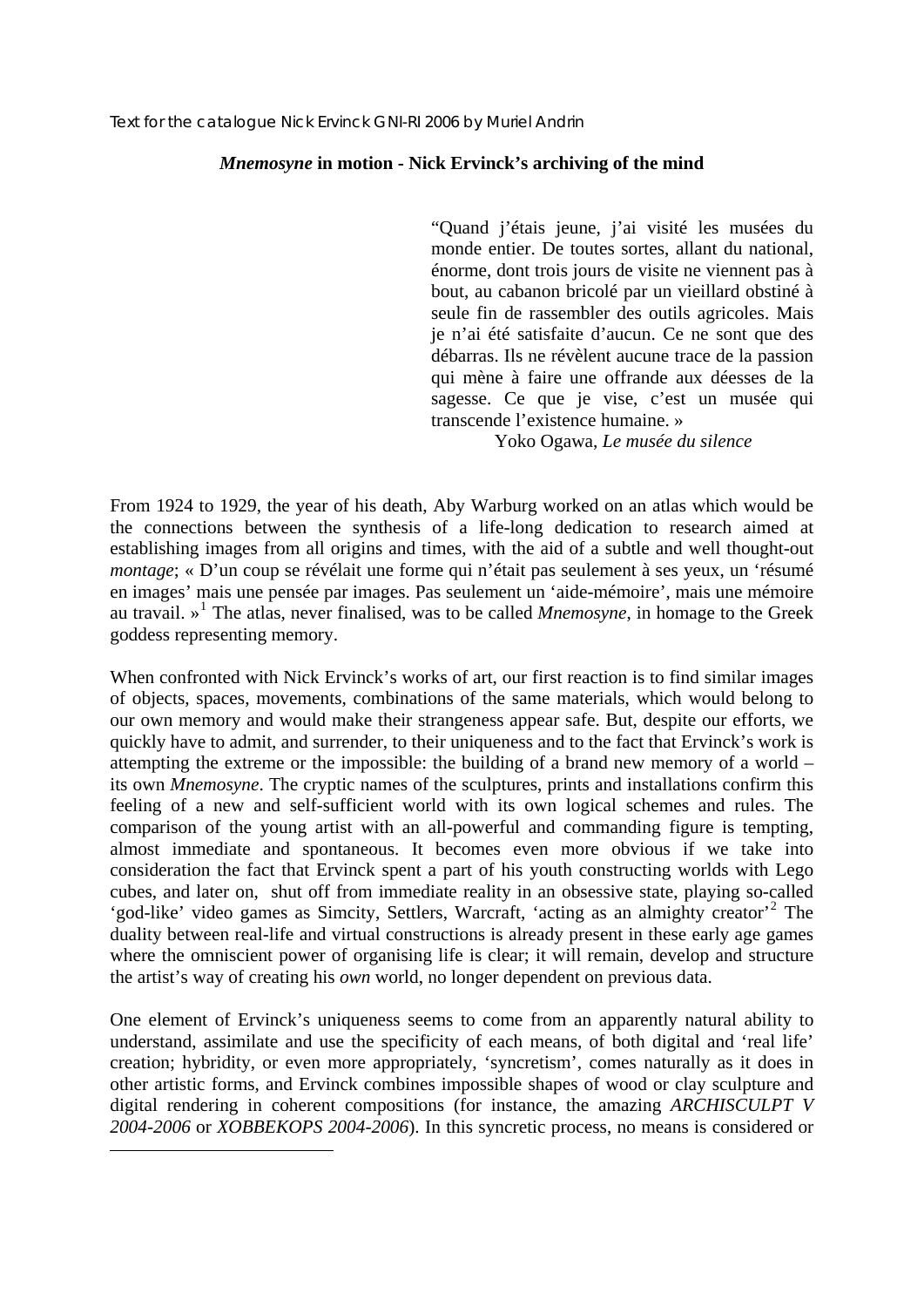perceived by the viewer as inferior to the other. If the vision of a coherent and assimilated world is here engendered, it does not undermine the specificity of all the different media that co-exist in magical 'organic' oeuvres. Each medium remains autonomous, but, paradoxically, also works together with the other mediums and with the other works of art, in order to disclose new configurations, made of alliances and hostilities, but also, at the end, a complex and meaningful ensemble. It is moreover plainly obvious that Ervinck creates with the same importance each piece of his world, whatever they are made of (video, digital prints, drawings, painted plaster or polyester sculptures), whether virtual or handmade. Indeed, what also matters is the global configuration of the world itself (whether in prints or in real-life settings of galleries), in which each piece has a part in its interaction with the others and with the space itself; autonomous objects exist (like the series of small sculptures, *OSTOR, 2002* to *GARFINOTAY, 2003-2005*) but many of the items created participate in group compositions (like in computerprints *GNI\_D\_GH\_44B\_DEC2003, 2003* or *GNI\_D\_GH\_73\_DEC2003, 2003* or the installation for the exhibition *Sugar-free* in Aalst, 2005). Ervinck plays with the idea of the archive, but also of the museum or of the universe itself in which each thing has to find a particular, defining and significant place.

But what makes Ervinck's almost autistic work even more interesting is its continuous evolution. Ervinck's work evolution resonates like a human being's linguistic development. At first, it was self-assured and protected in its completely subjective language, made of works that were self-explanatory and autonomous without referring to any known reality (Arhcisculpt or Xobbekops again). It evolved in a very subtle way, subjected to the external symbolic urge, integrating known shapes and objects but never losing sight of its own peculiar and unique identity. Hence the creation of *IEBANULK 2004-2006*, combining the known forms of a boat and that of a church but in an altogether unique and surprising composition, or *IENULKAR 2004-2006*, an impressive wooden church/boat sculpture. The hybrid material nature of his previous works is here displaced or extended in the objects confronted, and in the final known/unknown objects confrontation. New objects, like new words, appear and extend the world set in place, like in a Darwinian evolution pattern. Even the meta-dimension is integrated in the process; the visual deconstruction of some pieces into schemas, numbers, scales and environment proposals allows the necessary distance from a metadiscourse on the works themselves (like in C-print *GNI\_S\_WT\_10\_JUL2005, 2005 or GNI\_S\_WT\_09\_MAR2005, 2005*) .

The combination of known objects in strange and new propositions is not the only sign of linguistic development and Darwinian evolution; the new handling of movement brings an altogether new dimension to the whole project. Other artists have already played on images of technologically transformed organisms, like Dieter Huber, William Latham or Karl Sims; their digitally elaborated worlds had many familiar traits with our own realm of objects and shapes, which is not the case with Ervinck's imaginary forms. The fixed objects of previously shaped sculptures or petrified representations in prints find a life principle in their animated forms; we are witnesses to their actual birth and metamorphosis, revealed to us by the images in motion. When brought to life, uniqueness no longer belongs to the unknown but to the always evolving changes of the matter, a relentless and fast-growing, de-multiplying, fragmented and expanding matter, appearing and disappearing in front of our eyes. Fascination grows from this perpetual movement, this 'mouvement protensif' which, as Roland Barthes wrote, $3$  denies the melancholic quality of the fixed photography or, in this case, prints and sculptures; but fascination grows also from the literal breathing of the forms

<span id="page-1-0"></span>1